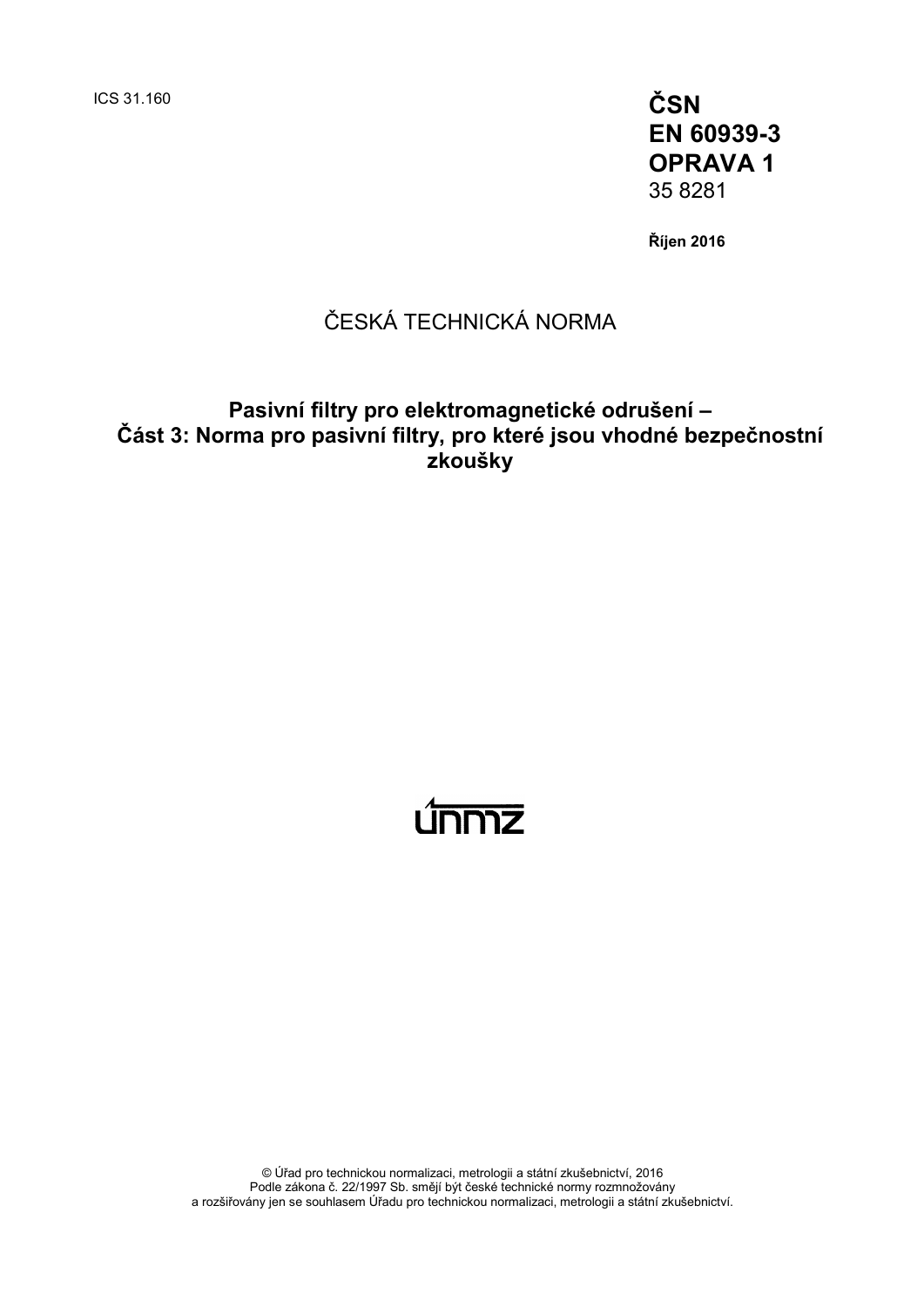ČSN EN 60939-3/Opr. 1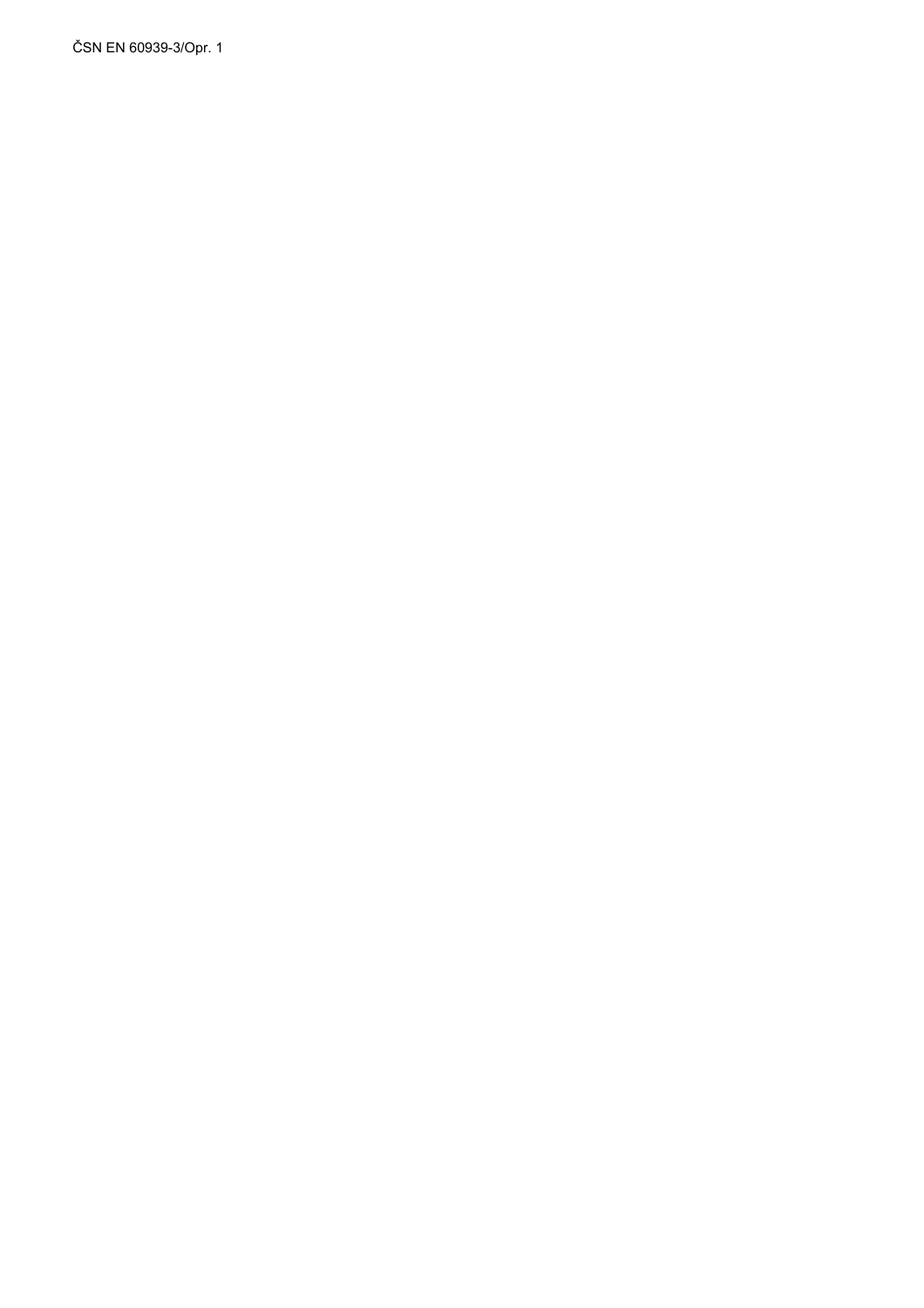## EUROPEAN STANDARD NORME EUROPÉENNE EUROPÄISCHE NORM



April 2016

ICS 31.160

English Version

#### Passive filter units for electromagnetic interference suppression - Part 3: Passive filter units for which safety tests are appropriate (IEC 60939-3:2015/COR1:2016)

Filtres passifs d'antiparasitage - Partie 3: Filtres passifs pour lesquels des essais de sécurité sont appropriés (IEC 60939-3:2015/COR1:2016)

Passive Filter für die Unterdrückung von elektromagnetischen Störungen - Teil 3: Filter, für die Sicherheitsprüfungen vorgeschrieben sind (IEC 60939-3:2015/COR1:2016)

This corrigendum becomes effective on 29 April 2016 for incorporation in the English language version of the EN.



European Committee for Electrotechnical Standardization Comité Européen de Normalisation Electrotechnique Europäisches Komitee für Elektrotechnische Normung

**CEN-CENELEC Management Centre: Avenue Marnix 17, B-1000 Brussels** 

© 2016 CENELEC All rights of exploitation in any form and by any means reserved worldwide for CENELEC Members.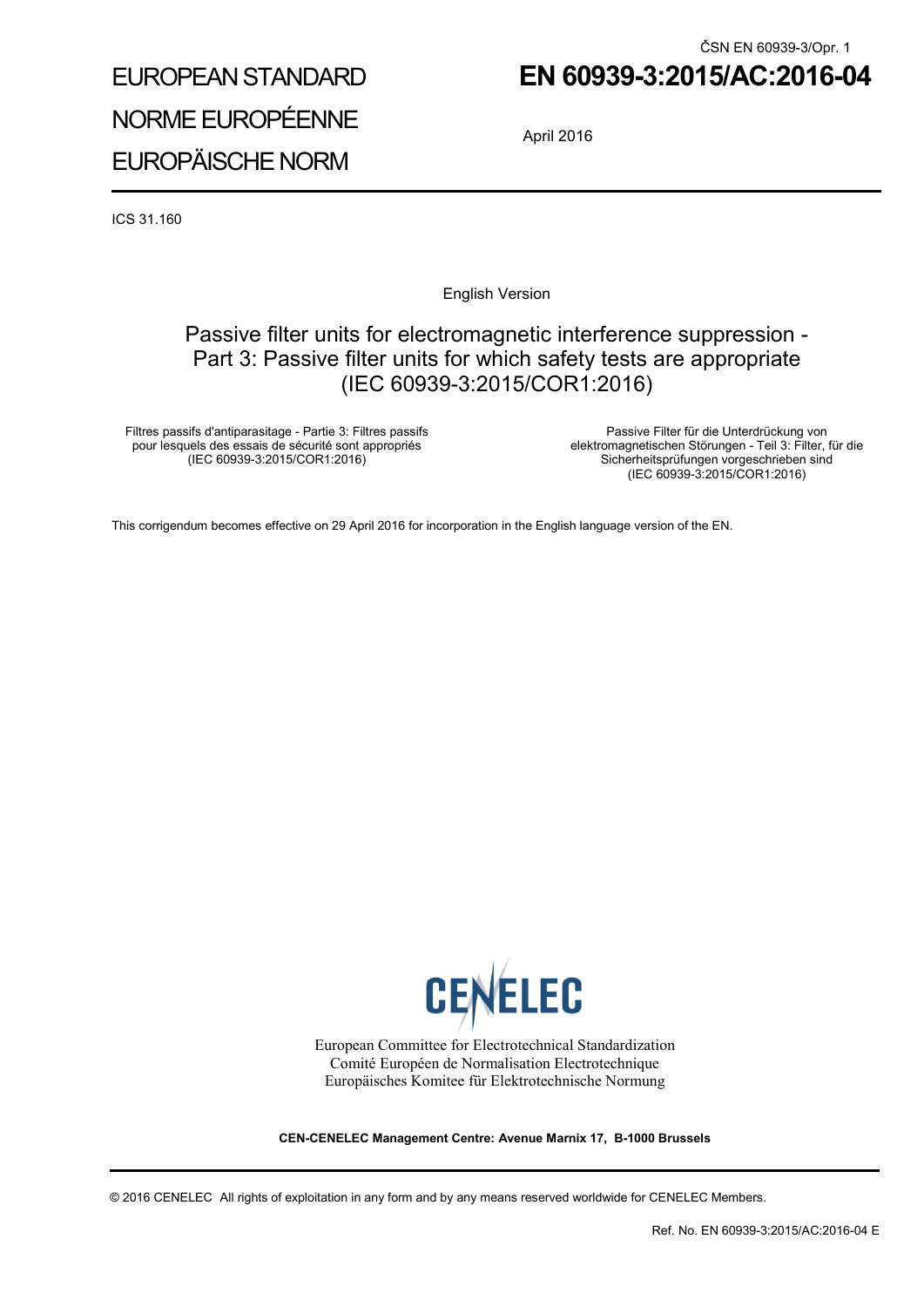EN 60939-3:2015/AC:2016-04

ČSN EN 60939-3/Opr. 1

#### **Endorsement notice**

The text of the corrigendum IEC 60939-3:2015/COR1:2016 was approved by CENELEC as EN 60939-3:2015/AC:2016-04 without any modification.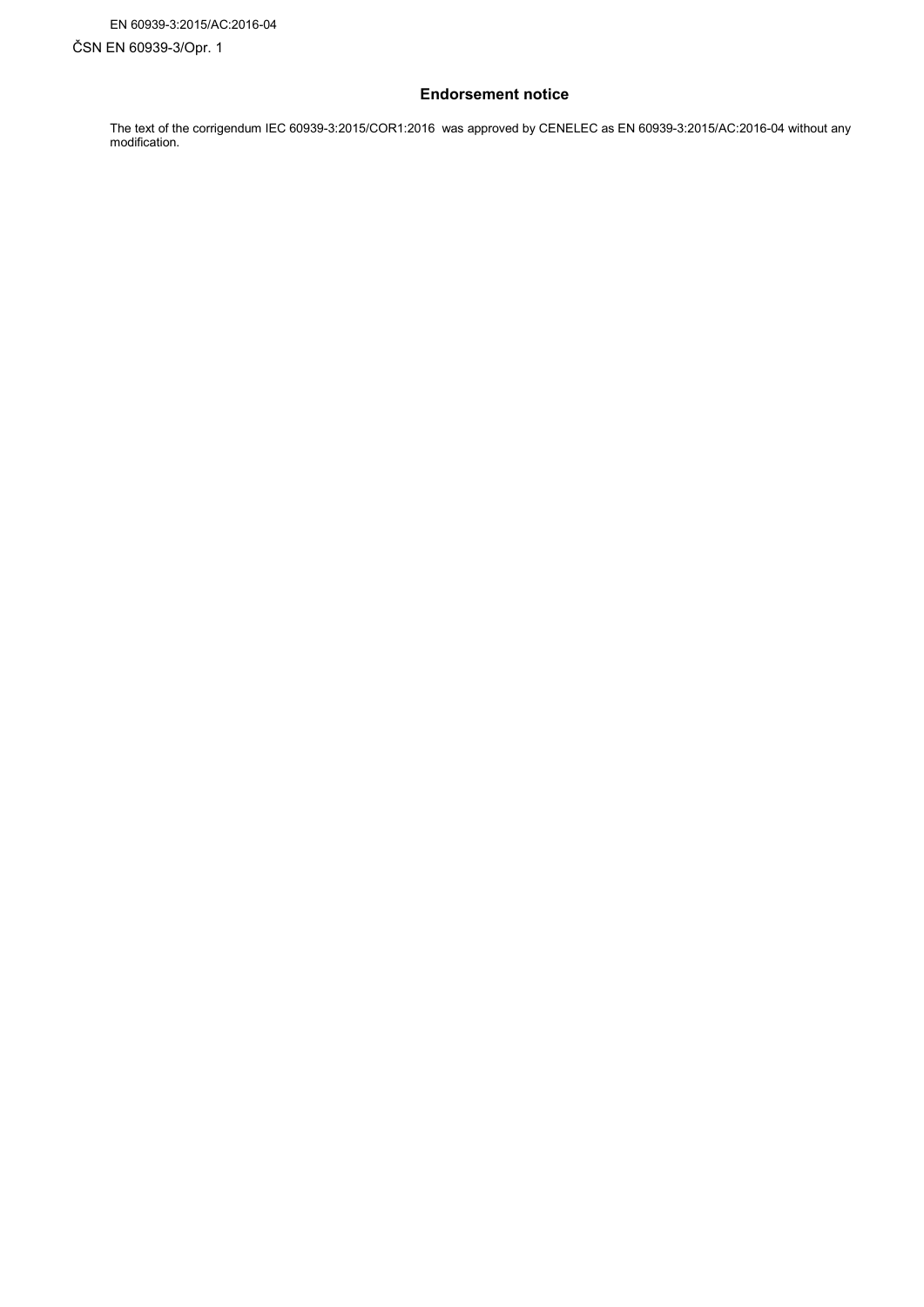IEC 60939-3:2015/COR1:2016 – 1 – © IEC 2016

#### INTERNATIONAL ELECTROTECHNICAL COMMISSION COMMISSION ÉLECTROTECHNIQUE INTERNATIONALE

 $\overline{\phantom{a}}$ 

**IEC 60939-3 Edition 1.0 2015-08**

**PASSIVE FILTER UNITS FOR ELECTROMAGNETIC INTERFERENCE SUPPRESSION –** 

**Part 3: Passive filter units for which safety tests are appropriate**

**IEC 60939-3 Édition 1.0 2015-08**

**FILTRES PASSIFS D'ANTIPARASITAGE –** 

**Partie 3: Filtres passifs pour lesquels des essais de sécurité sont appropriés**

#### **CORRIGENDUM 1**

*Delete the entire second paragraph cited below:* 

"While still at the specified high temperature and at the end of the period of high temperature, the measurements prescribed in the relevant specification shall be made."

#### **4.18.5 Cold**

*Delete the entire second paragraph cited below:*

"While still at the specified low temperature and at the end of the period of low temperature, the measurements prescribed in the relevant specification shall be made."

#### **4.18.3 Dry heat 4.18.3 Chaleur sèche**

*Supprimer la totalité du deuxième alinéa mentionné ci-dessous:*

"Les filtres étant encore à la température élevée spécifiée et à la fin du séjour à haute température, les mesures prescrites dans la spécification applicable doivent être effectuées."

#### **4.18.5 Froid**

*Supprimer la totalité du deuxième alinéa mentionné ci-dessous:*

"Les filtres étant encore à la température basse spécifiée et à la fin du séjour à basse température, les mesures prescrites dans la spécification applicable doivent être effectuées."